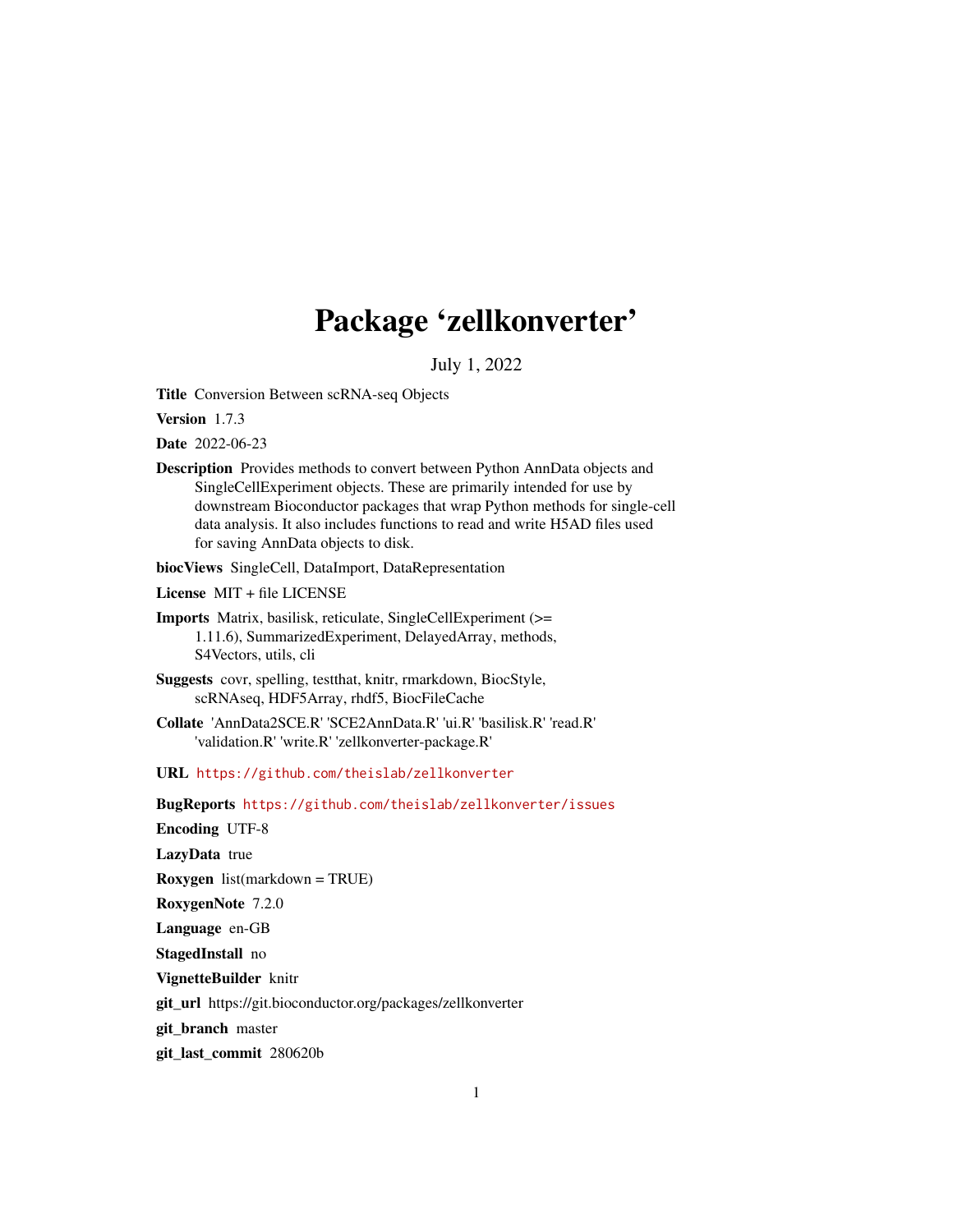git\_last\_commit\_date 2022-06-23

Date/Publication 2022-07-01

Author Luke Zappia [aut, cre] (<<https://orcid.org/0000-0001-7744-8565>>), Aaron Lun [aut] (<<https://orcid.org/0000-0002-3564-4813>>)

Maintainer Luke Zappia <luke@lazappi.id.au>

# R topics documented:

| Index | 14 |
|-------|----|
|       |    |
|       |    |
|       |    |
|       |    |
|       |    |
|       |    |
|       |    |
|       |    |

zellkonverter-package *zellkonverter: Conversion Between scRNA-seq Objects*

# Description

Provides methods to convert between Python AnnData objects and SingleCellExperiment objects. These are primarily intended for use by downstream Bioconductor packages that wrap Python methods for single-cell data analysis. It also includes functions to read and write H5AD files used for saving AnnData objects to disk.

### Author(s)

Maintainer: Luke Zappia <luke@lazappi.id.au> [\(ORCID\)](https://orcid.org/0000-0001-7744-8565)

Authors:

• Aaron Lun <infinite.monkeys.with.keyboards@gmail.com> [\(ORCID\)](https://orcid.org/0000-0002-3564-4813)

### See Also

Useful links:

- <https://github.com/theislab/zellkonverter>
- Report bugs at <https://github.com/theislab/zellkonverter/issues>

<span id="page-1-0"></span>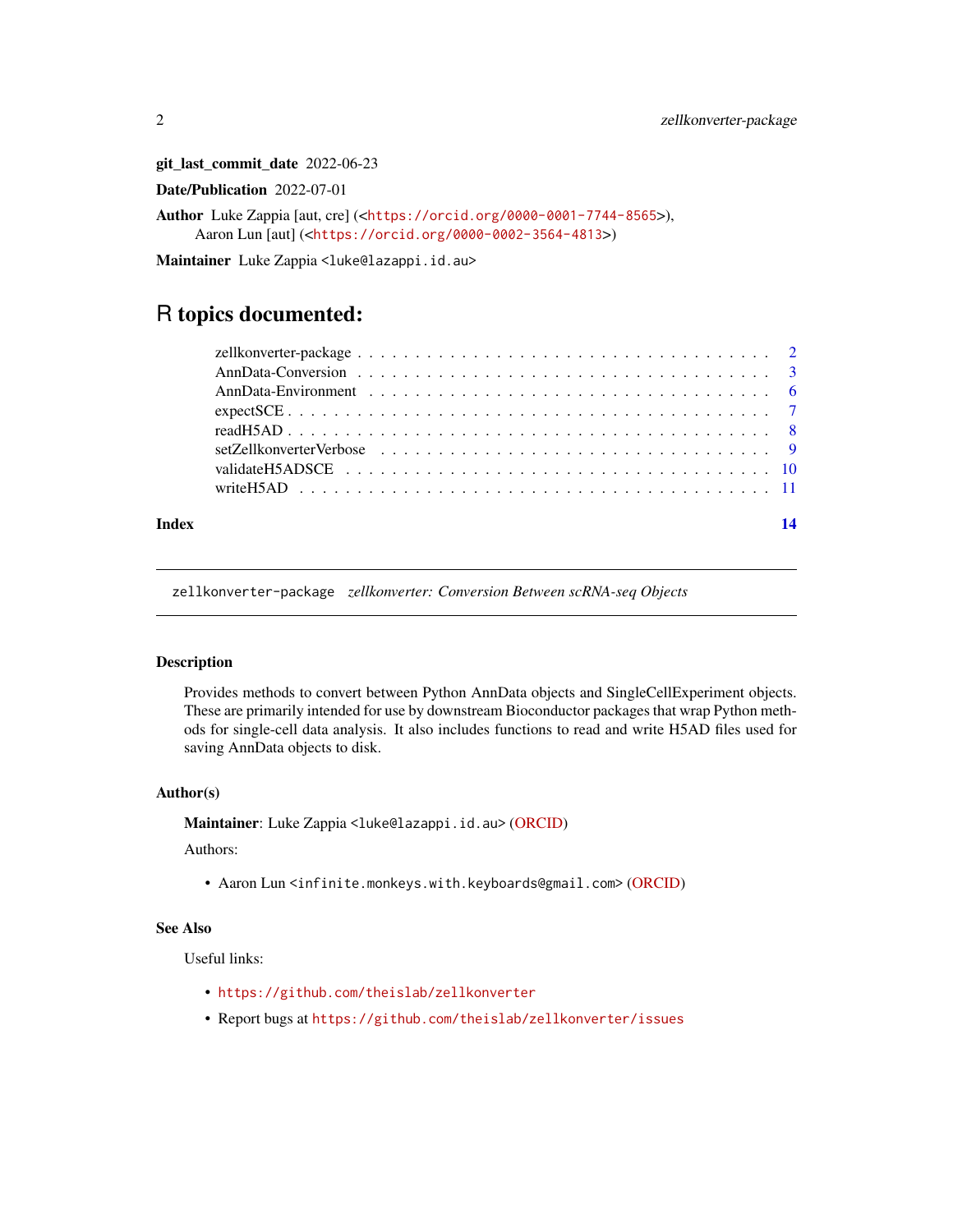<span id="page-2-0"></span>AnnData-Conversion *Convert AnnData between and SingleCellExperiment*

# <span id="page-2-1"></span>Description

Conversion between Python AnnData objects and [SingleCellExperiment](#page-0-0) objects.

# Usage

```
AnnData2SCE(
  adata,
  X<sub>name</sub> = NULL,
  layers = TRUE,
  uns = TRUE,var = TRUE,obs = TRUE,varm = TRUE,obsm = TRUE,varp = TRUE,obsp = TRUE,raw = FALSE,
  skip_assays = FALSE,
 hdf5_backed = TRUE,
  verbose = NULL
)
SCE2AnnData(
  sce,
 X_name = NULL,assays = TRUE,
  colData = TRUE,
  rowData = TRUE,
  varm = TRUE,reducedDims = TRUE,
 metadata = TRUE,colPairs = TRUE,
  rowPairs = TRUE,
  skip_assays = FALSE,
  verbose = NULL
)
```
# Arguments

| adata  | A reticulate reference to a Python AnnData object.                            |
|--------|-------------------------------------------------------------------------------|
| X name | For SCE2AnnData() name of the assay to use as the primary matrix $(X)$ of the |
|        | AnnData object. If NULL, the first assay of sce will be used by default. For  |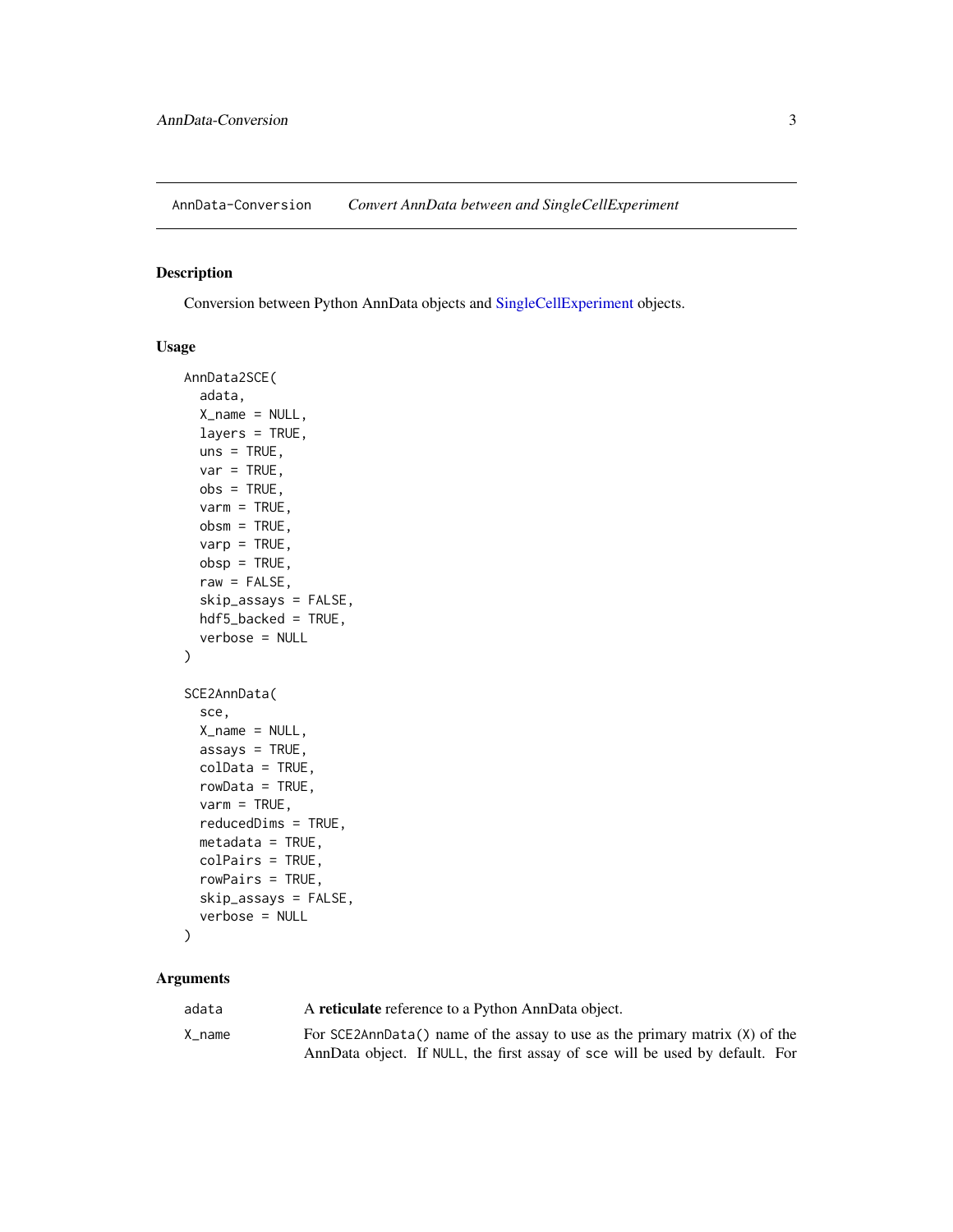AnnData2SCE() name used when saving X as an assay. If NULL looks for an X\_name value in uns, otherwise uses "X".

<span id="page-3-0"></span>

|             | layers, uns, var, obs, varm, obsm, varp, obsp, raw                                                                                                                                                         |
|-------------|------------------------------------------------------------------------------------------------------------------------------------------------------------------------------------------------------------|
|             | Arguments specifying how these slots are converted. If TRUE everything in that<br>slot is converted, if FALSE nothing is converted and if a character vector only<br>those items or columns are converted. |
| skip_assays | Logical scalar indicating whether to skip conversion of any assays in sce or<br>adata, replacing them with empty sparse matrices instead.                                                                  |
| hdf5_backed | Logical scalar indicating whether HDF5-backed matrices in adata should be<br>represented as HDF5Array objects. This assumes that adata is created with<br>backed="r".                                      |
| verbose     | Logical scalar indicating whether to print progress messages. If NULL uses<br>getOption("zellkonverter.verbose").                                                                                          |
| sce         | A Single Cell Experiment object.                                                                                                                                                                           |
|             | assays, colData, rowData, reducedDims, metadata, colPairs, rowPairs                                                                                                                                        |
|             | Arguments specifying how these slots are converted. If TRUE everything in that<br>slot is converted, if FALSE nothing is converted and if a character vector only<br>those items or columns are converted. |

# Details

These functions assume that an appropriate Python environment has already been loaded. As such, they are largely intended for developer use, most typically inside a basilisk context.

The conversion is not entirely lossless. The current mapping is shown below (also at [https://](https://tinyurl.com/AnnData2SCE) [tinyurl.com/AnnData2SCE](https://tinyurl.com/AnnData2SCE)):

|                    | <b>SingleCellExperiment</b>                                                                                            |                                                 |                               |     | <b>AnnData</b>                                                             |                             |                                                                                                                                     |
|--------------------|------------------------------------------------------------------------------------------------------------------------|-------------------------------------------------|-------------------------------|-----|----------------------------------------------------------------------------|-----------------------------|-------------------------------------------------------------------------------------------------------------------------------------|
|                    | R object used by Bioconductor packages                                                                                 |                                                 |                               |     | Python object used by Scanpy and related packages                          |                             |                                                                                                                                     |
|                    |                                                                                                                        | Rows contain features and columns contain cells |                               |     | Rows contain observations (cells) and columns contain variables (features) |                             |                                                                                                                                     |
|                    |                                                                                                                        |                                                 |                               |     | $\mathbf{x}$                                                               | Numpy array                 | Primary matrix of expression data                                                                                                   |
|                    | Each element is a matrix of expression values<br>with the same dimensions                                              | <b>SimpleList of matrices</b>                   | assays                        |     | lavers                                                                     | <b>Dictionary of arrays</b> | Dictionary-like object where each element is an<br>array of expression values with the same<br>dimensions as X                      |
|                    | Any unstructured data                                                                                                  | list                                            | $metadata \Leftrightarrow$    |     | uns                                                                        | OrderedDict                 | <b>Unstructured annotation</b>                                                                                                      |
|                    | Names of rows (cells)                                                                                                  | vector                                          | colnames                      | ≠≥  | obs names                                                                  | Pandas index                | Names of observations (cells)                                                                                                       |
|                    | Columns describe annotations of the columns<br>(cells)                                                                 | DataFrame                                       | $colData$ $F2$                |     | <b>obs</b>                                                                 | <b>Pandas DataFrame</b>     | One-dimensional annotations of the<br>observations (cells)                                                                          |
| <b>IMPLEMENTED</b> | Each element is a matrix where the number of<br>rows is equal to the number of cells and each<br>column is a dimension | List of matrices                                | reducedDims                   |     | obsm                                                                       | <b>Dictionary of arrays</b> | Dictionary-like object where each element is an<br>array where the number of rows is equal to the<br>number of observations (cells) |
|                    | Relationships between columns (cells)                                                                                  | <b>List of SelfHits</b>                         | colPairs                      |     | obsp                                                                       | Dictionary of arrays        | Dictionary-like object where each element is a<br>square array containing annotations between<br>observations (cells)               |
|                    | Names of rows (features)                                                                                               | vector                                          | rownames                      | 귣   | var names                                                                  | Pandas index                | Names of variables (features)                                                                                                       |
|                    | Columns describe annotations of the rows                                                                               |                                                 |                               | zż. | vars                                                                       | Pandas DataFrame            | One-dimensional annotations of the variables<br>(features)                                                                          |
|                    | (features)                                                                                                             | DataFrame                                       | rowData                       | z   | varm                                                                       | Dictionary of arrays        | Dictionary-like object where each element is an<br>array where the number of rows is equal to the<br>number of variables (features) |
|                    | Relationships between rows (features)                                                                                  | <b>List of SelfHits</b>                         | rowPairs                      |     | varo                                                                       | <b>Dictionary of arrays</b> | Dictionary-like object where each element is a<br>square array containing annotations between<br>variables (features)               |
|                    | Nested SingleCellExperiments with information<br>about alternative feature sets SingleCellExperiments                  | List of                                         | altExp                        |     | raw                                                                        | AnnData                     | Raw version of X and var prior to any filtering.<br>Is not indexed as part of the object.                                           |
|                    | Internal unstructured data that is not meant to<br>be modified by users                                                | list                                            | int_metadata                  |     |                                                                            |                             |                                                                                                                                     |
| NOT IMPLMENTED     | Internal annotation for columns (cells) that is<br>not meant to be modified by users                                   | DataFrame                                       | int colData                   |     |                                                                            |                             |                                                                                                                                     |
|                    | Internal annotation for rows (features) that is<br>not meant to be modified by users                                   |                                                 | DataFrame int_elementMetadata |     |                                                                            |                             |                                                                                                                                     |

In SCE2AnnData(), matrices are converted to a **numpy**-friendly format. Sparse matrices are converted to [dgCMatrix](#page-0-0) objects while all other matrices are converted into ordinary matrices. If skip\_assays = TRUE, empty sparse matrices are created instead and the user is expected to fill in the assays on the Python side.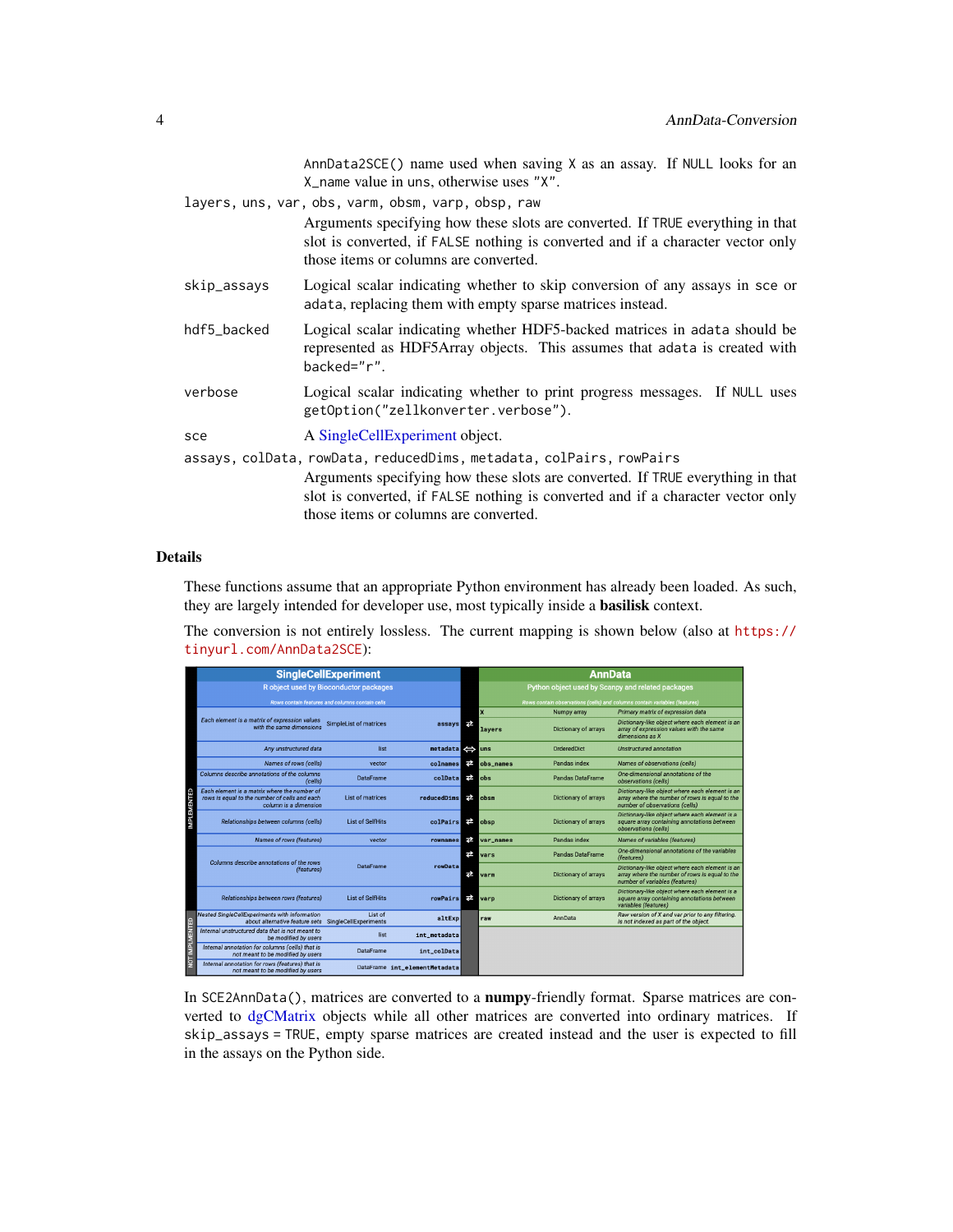# <span id="page-4-0"></span>AnnData-Conversion 5

For AnnData2SCE(), a warning is raised if there is no corresponding R format for a matrix in the AnnData object, and an empty sparse matrix is created instead as a placeholder. If skip\_assays = NA, no warning is emitted but variables are created in the  $int_{\text{metadata}}()$  of the output to specify which assays were skipped.

If skip\_assays = TRUE, empty sparse matrices are created for all assays, regardless of whether they might be convertible to an R format or not. In both cases, the user is expected to fill in the assays on the R side, see [readH5AD\(\)](#page-7-1) for an example.

We attempt to convert between items in the [SingleCellExperiment](#page-0-0) [metadata\(\)](#page-0-0) slot and the AnnData uns slot. If an item cannot be converted a warning will be raised.

Values stored in the varm slot of an AnnData object are stored in a column of [rowData\(\)](#page-0-0) in a [SingleCellExperiment](#page-0-0) as a [DataFrame](#page-0-0) of matrices. If this column is present an attempt is made to transfer this information when converting from [SingleCellExperiment](#page-0-0) to AnnData.

# Value

AnnData2SCE() will return a [SingleCellExperiment](#page-0-0) containing the equivalent data from adata.

SCE2AnnData() will return a **reticulate** reference to an AnnData object containing the content of sce.

# Author(s)

Luke Zappia

Aaron Lun

# See Also

[writeH5AD\(\)](#page-10-1) and [readH5AD\(\)](#page-7-1) for dealing directly with H5AD files.

#### Examples

```
if (requireNamespace("scRNAseq", quietly = TRUE)) {
   library(basilisk)
   library(scRNAseq)
   seger <- SegerstolpePancreasData()
   # These functions are designed to be run inside
   # a specified Python environment
   roundtrip <- basiliskRun(fun = function(sce) {
       # Convert SCE to AnnData:
       adata <- zellkonverter::SCE2AnnData(sce)
       # Maybe do some work in Python on 'adata':
        # BLAH BLAH BLAH
        # Convert back to an SCE:
       zellkonverter::AnnData2SCE(adata)
   }, env = zellkonverterAnnDataEnv(), sce = seger)
}
```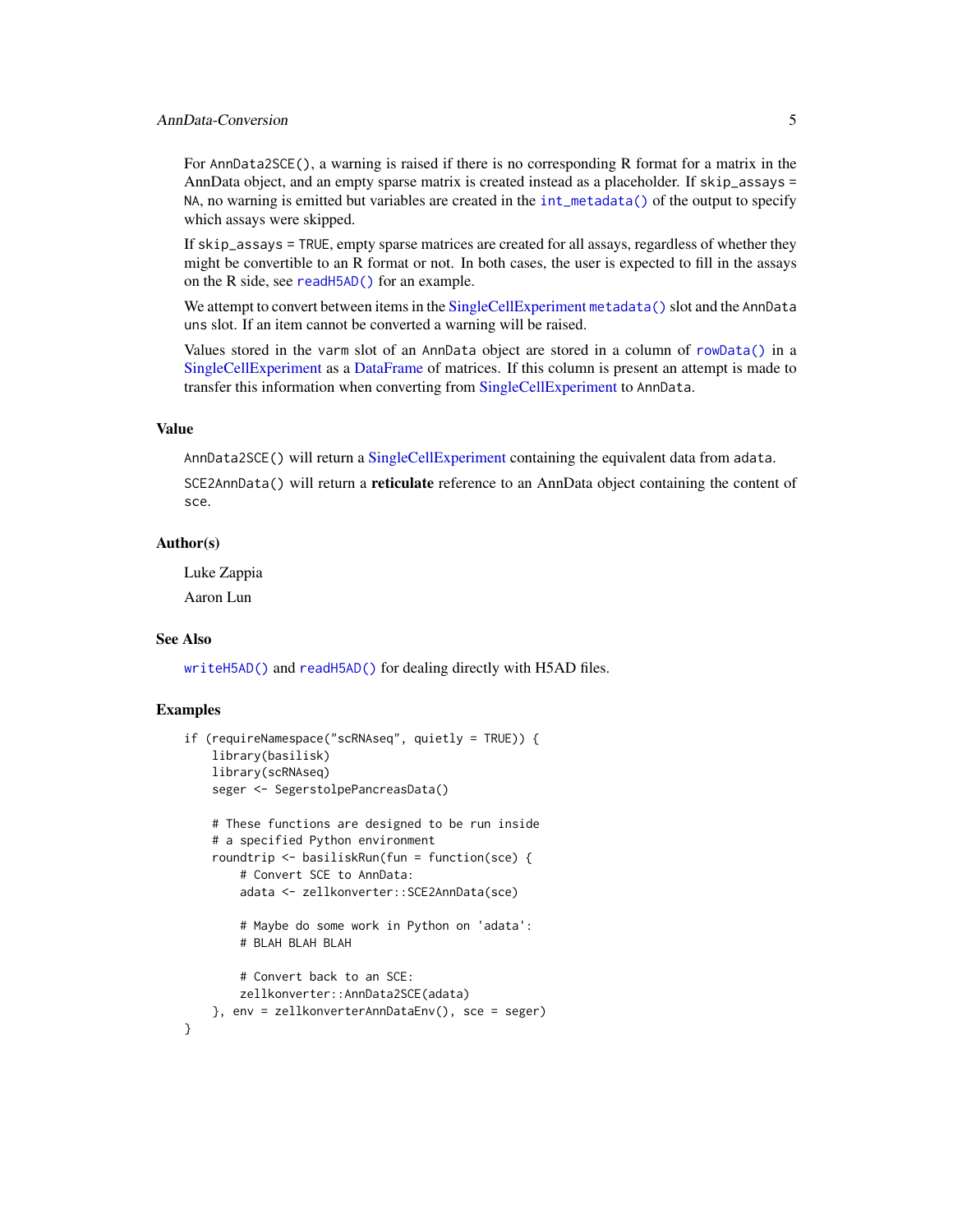#### <span id="page-5-1"></span><span id="page-5-0"></span>Description

The Python environment used by zellkonverter for interfacing with the anndata Python library (and H5AD files) is described by the dependencies in returned by AnnDataDependencies(). The zellkonverterAnnDataEnv() functions returns the [basilisk::BasiliskEnvironment\(\)](#page-0-0) containing these dependencies used by **zellkonverter**. Allowed versions of **anndata** are available in .AnnDataVersions.

### Usage

.AnnDataVersions

AnnDataDependencies(version = .AnnDataVersions)

zellkonverterAnnDataEnv(version = .AnnDataVersions)

# Arguments

| version | A string giving the version of the <b>annotatical</b> Python library to use. Allowed values |
|---------|---------------------------------------------------------------------------------------------|
|         | are available in . AnnDataVersions. By default the latest version is used.                  |

#### Format

For . AnnDataVersions a character vector containing allowed **anndata** version strings.

#### Details

#### Using Python environments:

When a **zellkonverter** is first run a conda environment containing all of the necessary dependencies for that version with be instantiated. This will not be performed on any subsequent run or if any other zellkonverter function has been run prior with the same environment version.

By default the zellkonverter conda environment will become the shared R Python environment if one does not already exist. When one does exist (for example when a zellkonverter function has already been run using a a different environment version) then a separate environment will be used. See [basilisk::setBasiliskShared\(\)](#page-0-0) for more information on this behaviour. Note the when the environment is not shared progress messages are lost.

# Development:

The AnnDataDependencies() function is exposed for use by other package developers who want an easy way to define the dependencies required for creating a Python environment to work with AnnData objects, most typically within a basilisk context. For example, we can simply combine this vector with additional dependencies to create a basilisk environment with Python package versions that are consistent with those in zellkonverter.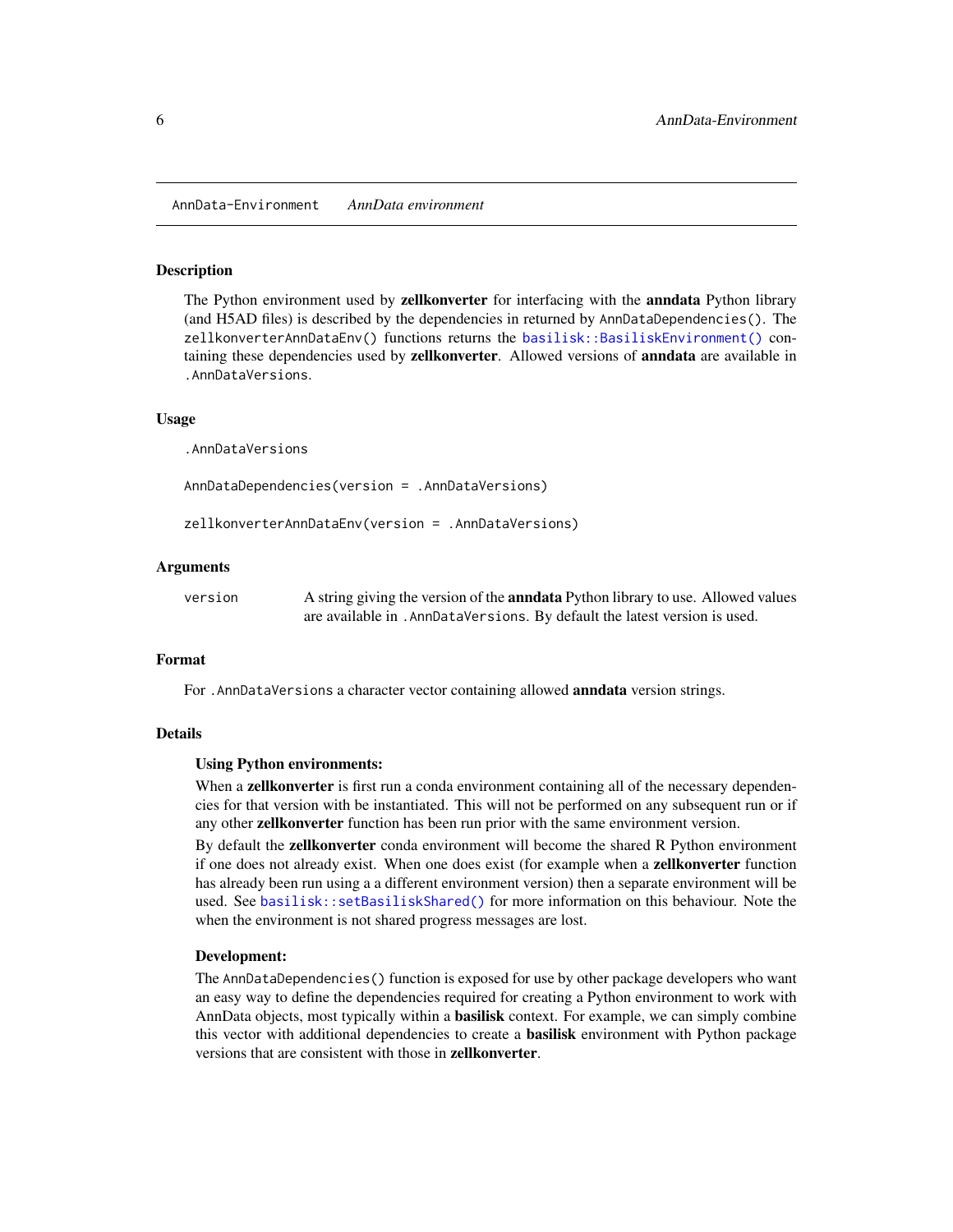#### <span id="page-6-0"></span>expectSCE 7

If you want to run code in the exact environment used by zellkonverter this can be done using zellkonverterAnnDataEnv() in combination with [basilisk::basiliskStart\(\)](#page-0-0) and/or [basilisk::basiliskRun\(\)](#page-0-0). Please refer to the **basilisk** documentation for more information on using these environments.

# Value

For AnnDataDependencies a character vector containing the pinned versions of all Python packages to be used by zellkonverterAnnDataEnv().

For zellkonverterAnnDataEnv a [basilisk::BasiliskEnvironment\(\)](#page-0-0) containing zellkonverter's AnnData Python environment.

#### Author(s)

Luke Zappia

Aaron Lun

# Examples

.AnnDataVersions

```
AnnDataDependencies()
AnnDataDependencies(version = "0.7.6")
```

```
cl <- basilisk::basiliskStart(zellkonverterAnnDataEnv())
anndata <- reticulate::import("anndata")
basilisk::basiliskStop(cl)
```
expectSCE *Expect SCE*

# Description

Test that a SingleCellExperiment matches an expected object. Designed to be used inside testhat::test\_that() during package testing.

#### Usage

```
expectSCE(sce, expected)
```
#### Arguments

| sce      | A SingleCellExperiment object.                        |
|----------|-------------------------------------------------------|
| expected | A template SingleCellExperiment object to compare to. |

# Value

TRUE invisibly if checks pass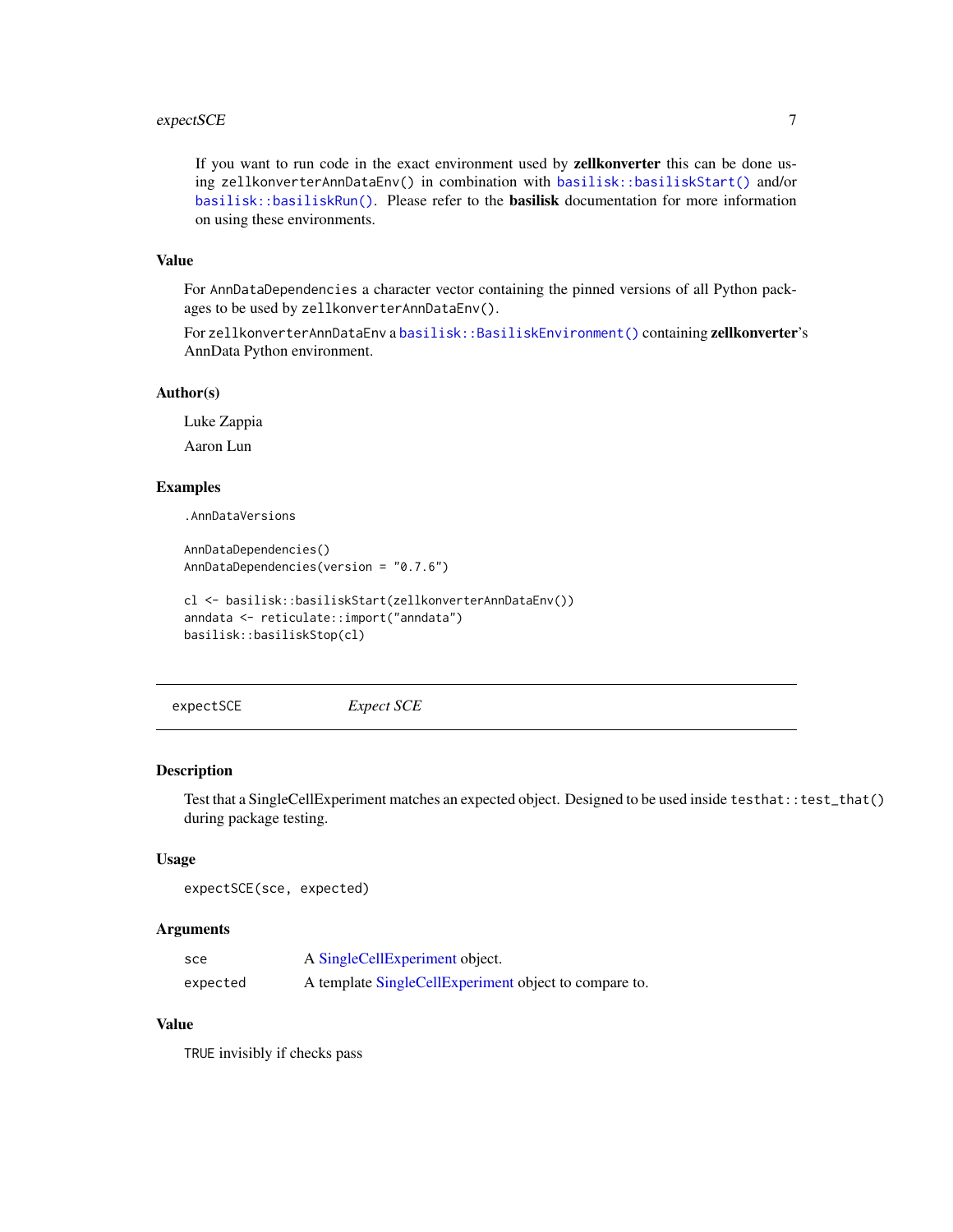# <span id="page-7-0"></span>Author(s)

Luke Zappia

# <span id="page-7-1"></span>readH5AD *Read H5AD*

# Description

Reads a H5AD file and returns a [SingleCellExperiment](#page-0-0) object.

# Usage

```
readH5AD(
  file,
  X_name = NULL,
  use_hdf5 = FALSE,
 reader = c("python", "R"),
  version = NULL,
  verbose = NULL,
  ...
\mathcal{L}
```
# Arguments

| file                | String containing a path to a . h5ad file.                                                                                                                                                                                                                       |
|---------------------|------------------------------------------------------------------------------------------------------------------------------------------------------------------------------------------------------------------------------------------------------------------|
| $X$ <sub>name</sub> | Name used when saving X as an assay. If NULL looks for an X_name value in uns,<br>otherwise uses "X".                                                                                                                                                            |
| use_hdf5            | Logical scalar indicating whether assays should be loaded as HDF5-based ma-<br>trices from the <b>HDF5Array</b> package.                                                                                                                                         |
| reader              | Which HDF5 reader to use. Either "python" for reading with the <b>anndata</b><br>Python package via reticulate or "R" for zellkonverter's native R reader.                                                                                                       |
| version             | A string giving the version of the <b>anndata</b> Python library to use. Allowed values<br>are available in . AnnDataVersions. By default the latest version is used.                                                                                            |
| verbose             | Logical scalar indicating whether to print progress messages. If NULL uses<br>getOption("zellkonverter.verbose").                                                                                                                                                |
|                     | Arguments passed on to AnnData2SCE                                                                                                                                                                                                                               |
|                     | layers, uns, var, obs, varm, obsm, varp, obsp, raw Arguments specifying how<br>these slots are converted. If TRUE everything in that slot is converted, if<br>FALSE nothing is converted and if a character vector only those items or<br>columns are converted. |
|                     | skip_assays Logical scalar indicating whether to skip conversion of any as-<br>says in sce or adata, replacing them with empty sparse matrices instead.                                                                                                          |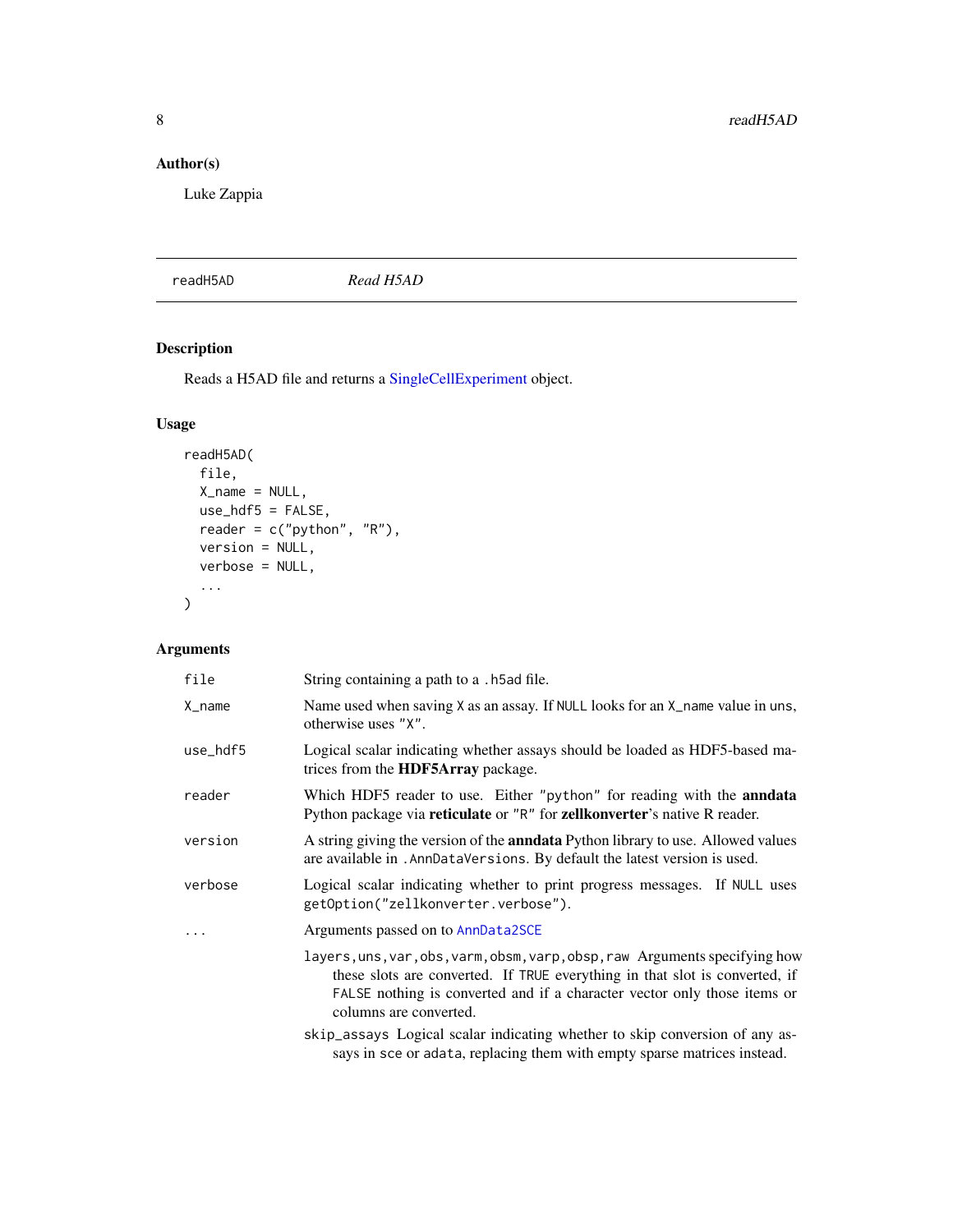# <span id="page-8-0"></span>Details

Setting use\_hdf5 = TRUE allows for very large datasets to be efficiently represented on machines with little memory. However, this comes at the cost of access speed as data needs to be fetched from the HDF5 file upon request.

Setting reader = "R" will use an experimental native R reader instead of reading the file into Python and converting the result. This avoids the need for a Python environment and some of the issues with conversion but is still under development and is likely to return slightly different output.

See [AnnData-Environment](#page-5-1) for more details on zellkonverter Python environments.

# Value

A [SingleCellExperiment](#page-0-0) object is returned.

# Author(s)

Luke Zappia Aaron Lun

# See Also

[writeH5AD\(\)](#page-10-1), to write a [SingleCellExperiment](#page-0-0) object to a H5AD file.

[AnnData2SCE\(\)](#page-2-1), for developers to convert existing AnnData instances to a [SingleCellExperiment.](#page-0-0)

### Examples

library(SummarizedExperiment)

```
file <- system.file("extdata", "krumsiek11.h5ad", package = "zellkonverter")
sce <- readH5AD(file)
class(assay(sce))
sce2 <- readH5AD(file, use_hdf5 = TRUE)
class(assay(sce2))
sce3 <- readH5AD(file, reader = "R")
```
setZellkonverterVerbose

*Set zellkonverter verbose*

# Description

Set the zellkonverter verbosity option

### Usage

setZellkonverterVerbose(verbose = TRUE)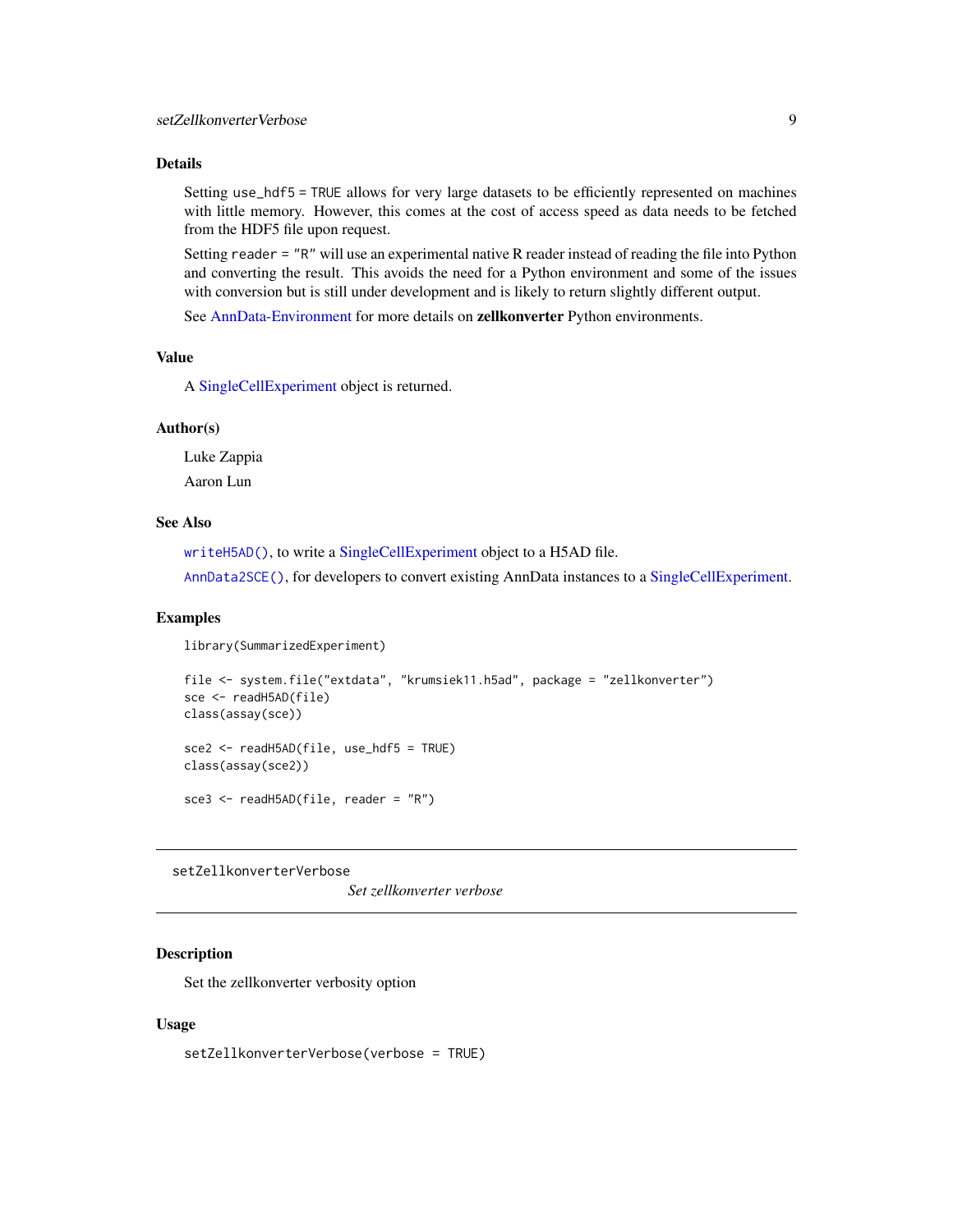#### <span id="page-9-0"></span>Arguments

verbose Logical value for the verbosity option.

# Details

Running setZellkonverterVerbose(TRUE) will turn on zellkonverter progress messages by default without having to set verbose = TRUE in each function call. This is done by setting the "zellkonverter.verbose" option. Running setZellkonverterVerbose(FALSE) will turn default verbosity off.

# Value

The value of getOption("zellkonverter.verbose") invisibly

# Examples

```
current <- getOption("zellkonverter.verbose")
setZellkonverterVerbose(TRUE)
getOption("zellkonverter.verbose")
setZellkonverterVerbose(FALSE)
getOption("zellkonverter.verbose")
setZellkonverterVerbose(current)
getOption("zellkonverter.verbose")
```
validateH5ADSCE *Validate H5AD SCE*

# Description

Validate a SingleCellExperiment created by readH5AD(). Designed to be used inside testhat::test\_that() during package testing.

### Usage

```
validateH5ADSCE(sce, names, missing)
```
#### Arguments

| sce     | A SingleCellExperiment object.                                                                                                     |
|---------|------------------------------------------------------------------------------------------------------------------------------------|
| names   | Named list of expected names. Names are slots and values are vectors of names<br>that are expected to exist in that slot.          |
| missing | Named list of known missing names. Names are slots and values are vectors of<br>names that are expected to not exist in that slot. |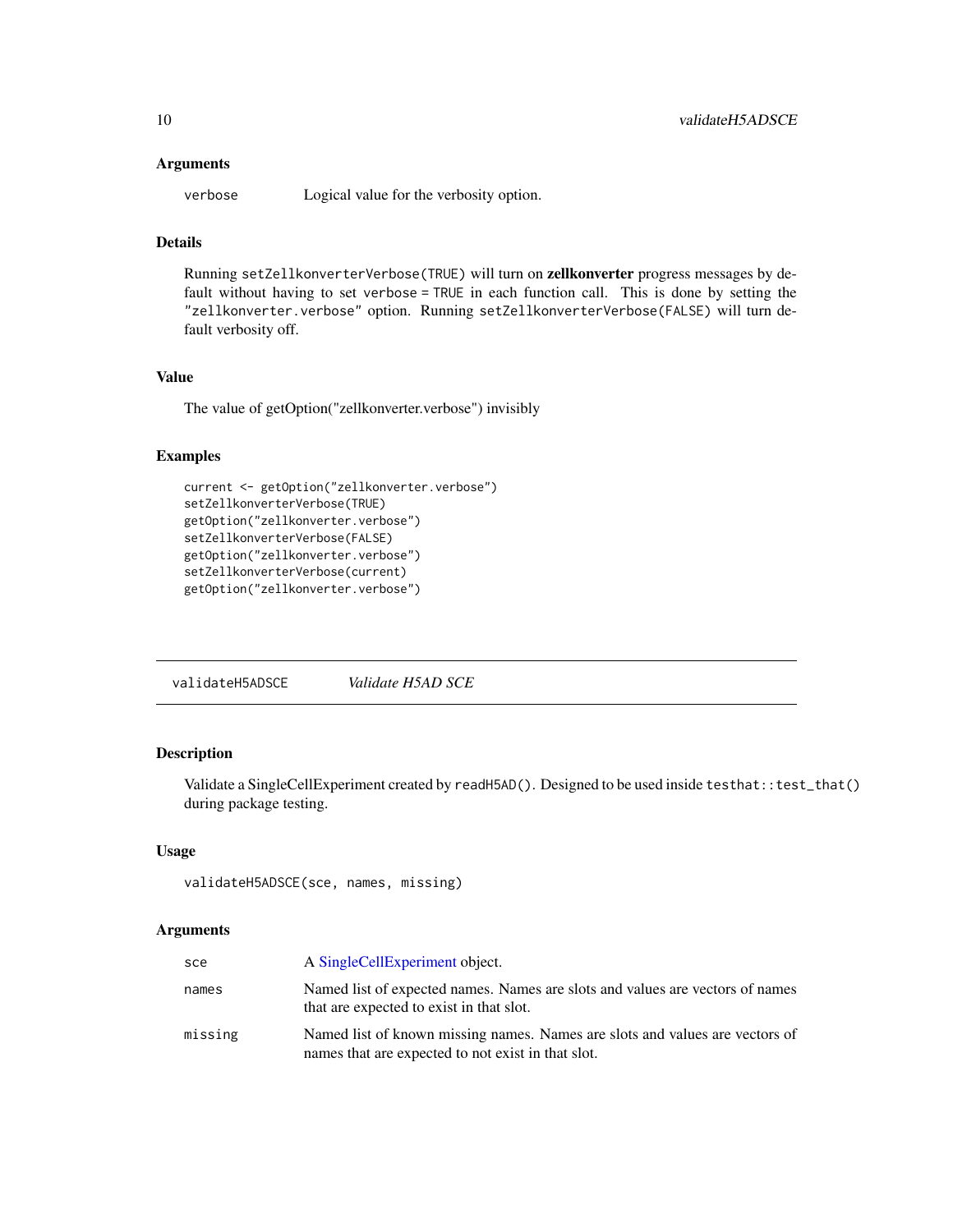### <span id="page-10-0"></span>writeH5AD 11

# Details

This function checks that a SingleCellExperiment contains the expected items in each slot. The main reason for this function is avoid repeating code when testing multiple .h5ad files. The following items in names and missing are recognised:

- assays Assay names
- colData colData column names
- rowData rowData column names
- metadata metadata names
- redDim Reduced dimension names
- varm Column names of the varm rowData column (from the AnnData varm slot)
- colPairs Column pair names
- rowPairs rowData pair names
- raw\_rowData rowData columns names in the raw altExp
- raw\_varm Column names of the raw varm rowData column (from the AnnData varm slot)

If an item in names or missing is NULL then it won't be checked. The items in missing are checked that they explicitly do not exist. This is mostly for record keeping when something is known to not be converted but can also be useful when the corresponding names item is NULL.

#### Value

If checks are successful TRUE invisibly, if not other output depending on the context

# Author(s)

Luke Zappia

<span id="page-10-1"></span>writeH5AD *Write H5AD*

#### Description

Write a H5AD file from a [SingleCellExperiment](#page-0-0) object.

# Usage

```
writeH5AD(
  sce,
  file,
  X_name = NULL,
  skip_assays = FALSE,
  compression = c("none", "gzip", "lsf"),version = NULL,
 verbose = NULL,
  ...
)
```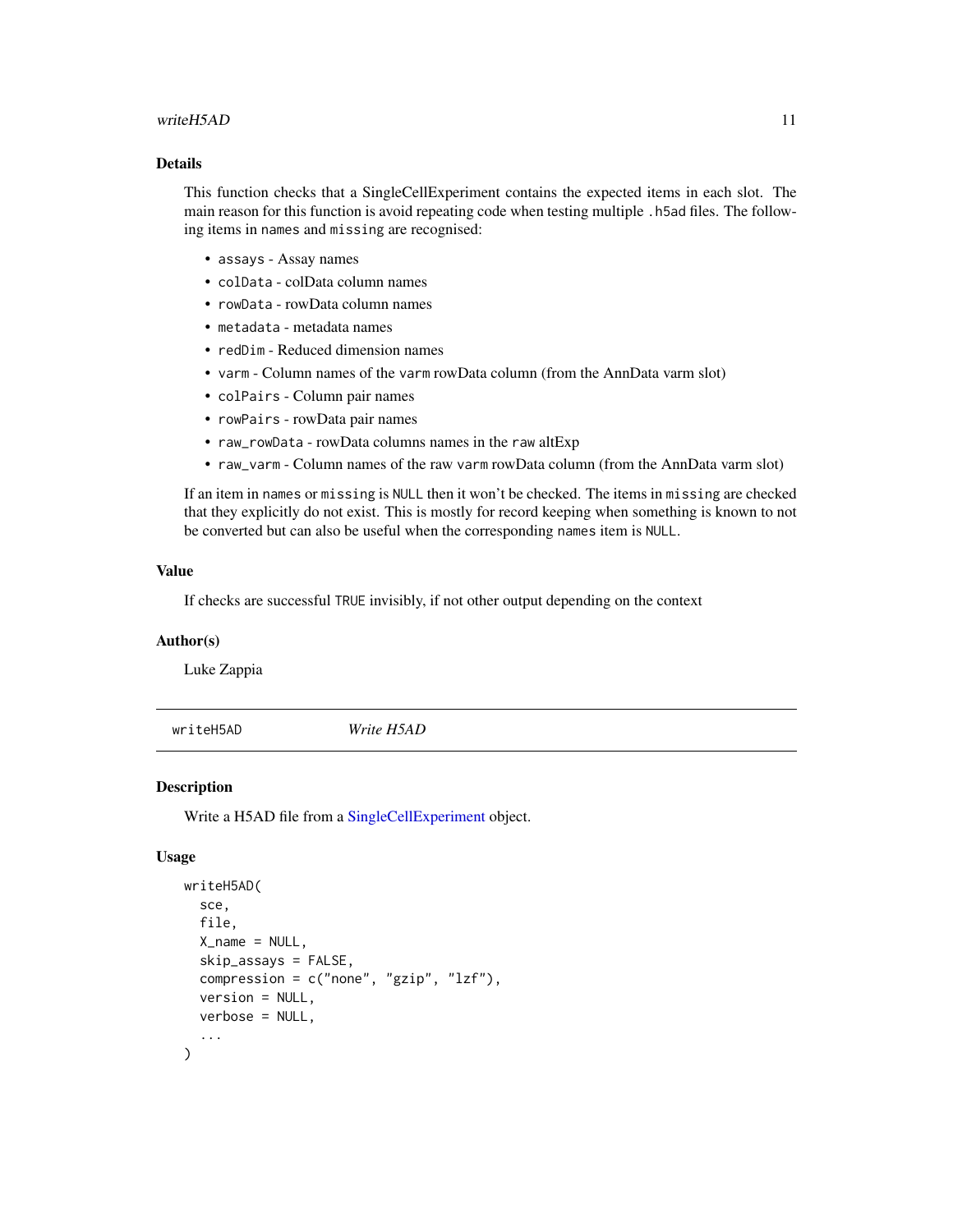#### <span id="page-11-0"></span>Arguments

| sce         | A SingleCellExperiment object.                                                                                                                                                                                                                                                    |
|-------------|-----------------------------------------------------------------------------------------------------------------------------------------------------------------------------------------------------------------------------------------------------------------------------------|
| file        | String containing a path to write the new . h5ad file.                                                                                                                                                                                                                            |
| X_name      | Name of the assay to use as the primary matrix $(X)$ of the AnnData object. If<br>NULL, the first assay of sce will be used by default.                                                                                                                                           |
| skip_assays | Logical scalar indicating whether assay matrices should be ignored when writing<br>to file.                                                                                                                                                                                       |
| compression | Type of compression when writing the new . h5ad file.                                                                                                                                                                                                                             |
| version     | A string giving the version of the <b>annotatical</b> Python library to use. Allowed values<br>are available in . AnnDataVersions. By default the latest version is used.                                                                                                         |
| verbose     | Logical scalar indicating whether to print progress messages. If NULL uses<br>getOption("zellkonverter.verbose").                                                                                                                                                                 |
| .           | Arguments passed on to SCE2AnnData                                                                                                                                                                                                                                                |
|             | assays, colData, rowData, reducedDims, metadata, colPairs, rowPairs Arguments<br>specifying how these slots are converted. If TRUE everything in that slot is<br>converted, if FALSE nothing is converted and if a character vector only those<br>items or columns are converted. |

# Details

# Skipping assays:

Setting skip\_assays = TRUE can occasionally be useful if the matrices in sce are stored in a format that is not amenable for efficient conversion to a numpy-compatible format. In such cases, it can be better to create an empty placeholder dataset in file and fill it in R afterwards.

#### DelayedArray assays:

If sce contains any DelayedArray matrices as assays writeH5AD() will write them to disk using the rhdf5 package directly rather than via Python to avoid instantiating them in memory. However there is currently an issue which prevents this being done for sparse DelayedArray matrices.

#### Known conversion issues:

#### *Coercion to factors:*

The anndata package automatically converts some character vectors to factors when saving .h5ad files. This can effect columns of rowData(sce) and colData(sce) which may change type when the .h5ad file is read back into R.

### Environment:

See [AnnData-Environment](#page-5-1) for more details on zellkonverter Python environments.

# Value

A NULL is invisibly returned.

### Author(s)

Luke Zappia Aaron Lun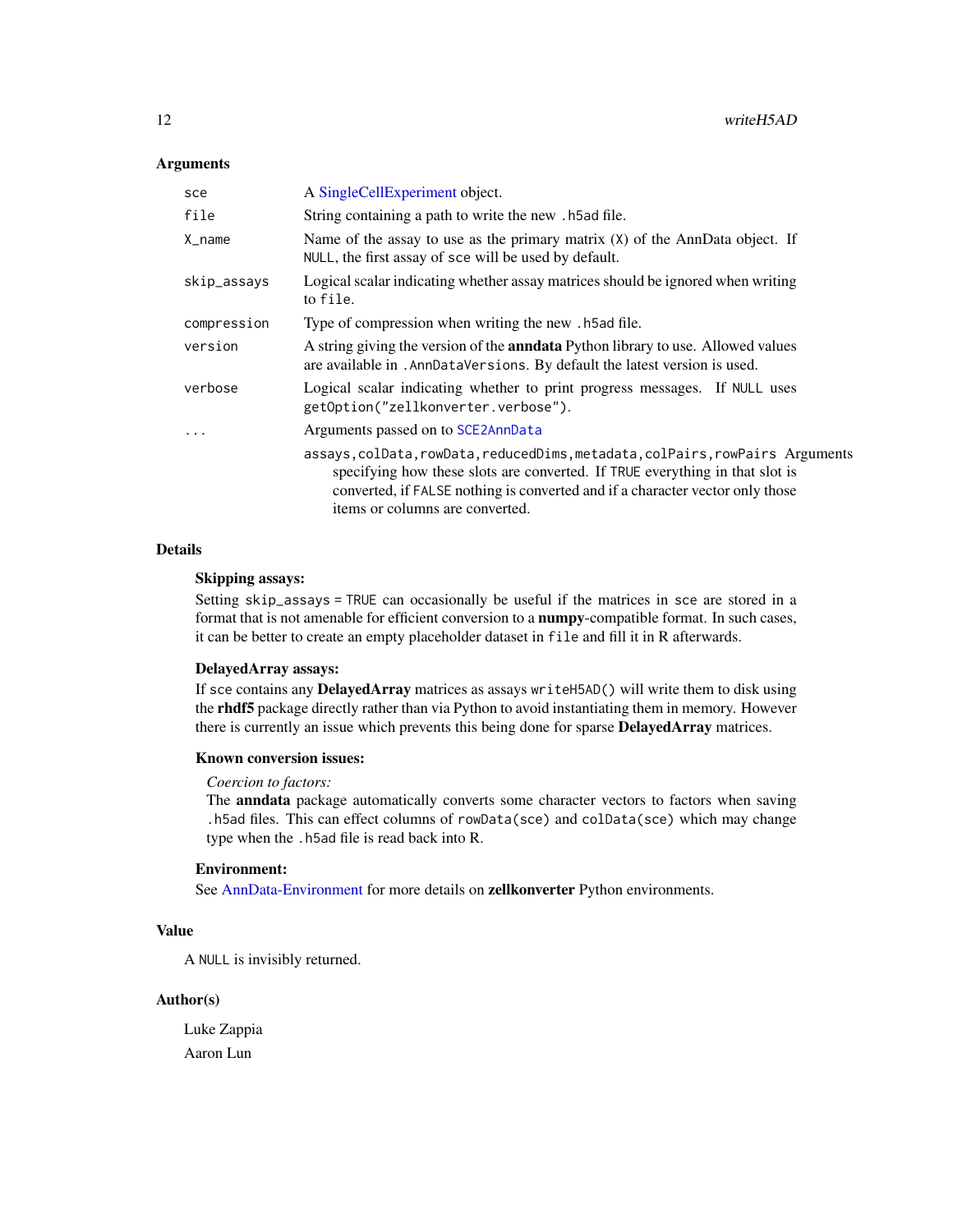#### <span id="page-12-0"></span>writeH5AD 13

# See Also

[readH5AD\(\)](#page-7-1), to read a [SingleCellExperiment](#page-0-0) file from a H5AD file.

[SCE2AnnData\(\)](#page-2-1), for developers to create an AnnData object from a [SingleCellExperiment.](#page-0-0)

# Examples

```
# Using the Zeisel brain dataset
if (requireNamespace("scRNAseq", quietly = TRUE)) {
   library(scRNAseq)
   sce <- ZeiselBrainData()
   # Writing to a H5AD file
   temp <- tempfile(fileext = ".h5ad")
   writeH5AD(sce, temp)
}
```